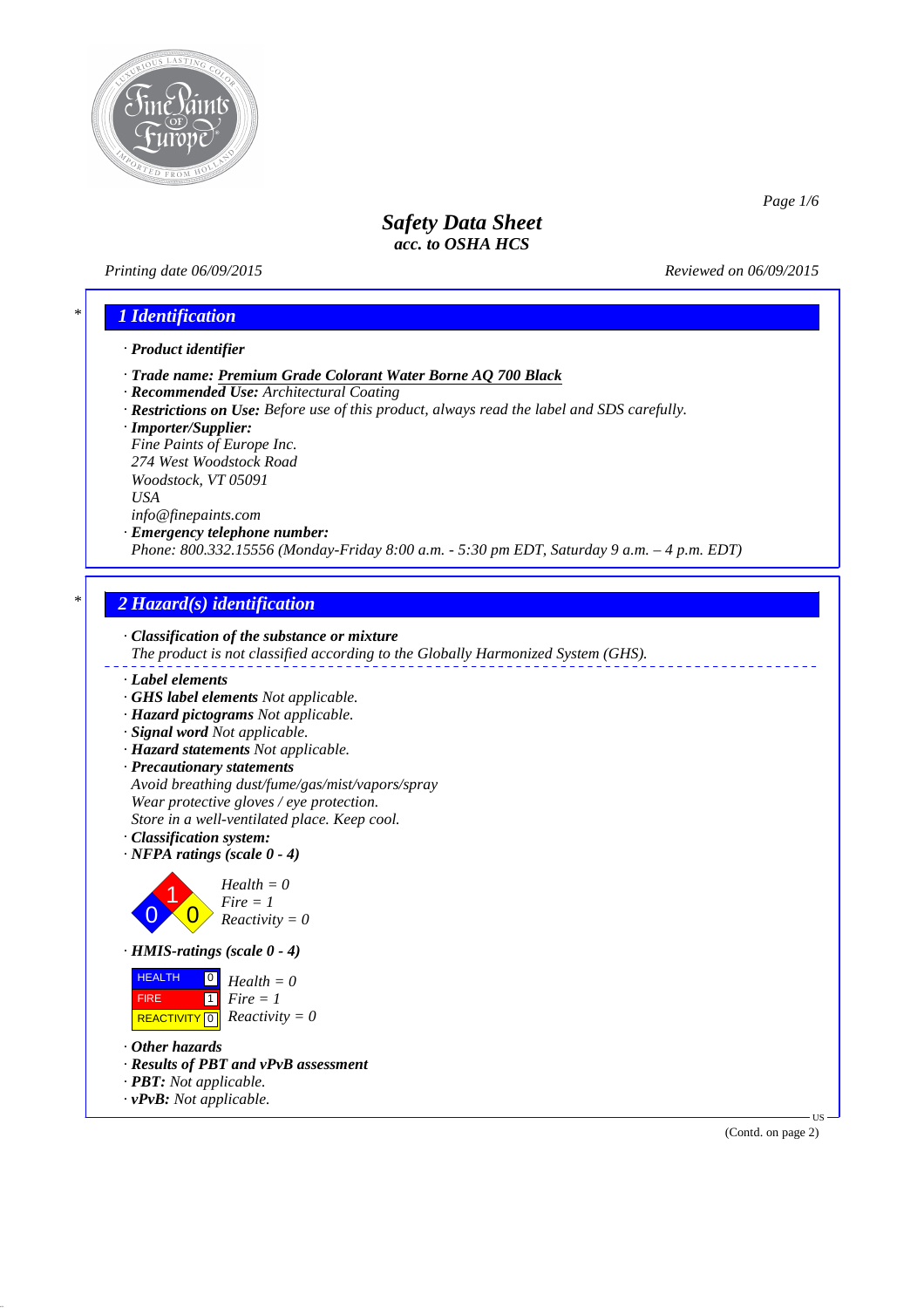*Printing date 06/09/2015 Reviewed on 06/09/2015*

*Trade name: Premium Grade Colorant Water Borne AQ 700 Black*

(Contd. of page 1)

*\* 3 Composition/information on ingredients*

*· Chemical characterization: Mixtures*

*· Description: Mixture of the substances listed below with nonhazardous additions.*

*· Hazardous ingredients:*

*1333-86-4 Carbon black present in liquid matrix 10-<25%*

### *\* 4 First-aid measures*

#### *· Description of first aid measures*

- *· General information:*
- *No special measures required.*

*In all cases of doubt, or when symptoms persist, seek medical attention. Never give anything by mouth to an unconscious person or a person with cramps. If unconscious place in recovery position and seek medical advice.*

- *· After inhalation: Supply fresh air; consult doctor in case of complaints.*
- *· After skin contact: Generally the product does not irritate the skin.*
- *· After eye contact: Rinse opened eye for several minutes under running water.*
- *· After swallowing: If symptoms persist consult doctor.*
- *· Most important symptoms and effects, both acute and delayed No further relevant information available.*
- *· Indication of any immediate medical attention and special treatment needed No further relevant information available.*

### *5 Fire-fighting measures*

- *· Extinguishing media*
- *· Suitable extinguishing agents:*

*CO2, extinguishing powder or water spray. Fight larger fires with water spray or alcohol resistant foam. Use fire fighting measures that suit the environment.*

- *· For safety reasons unsuitable extinguishing agents: Water with full jet*
- *· Special hazards arising from the substance or mixture*
- *In certain fire conditions, traces of other toxic gases cannot be excluded, e.g.: Carbon monoxide (CO)*
- *· Advice for firefighters*
- *· Protective equipment: Wear fully protective suit.*
- *· Additional information*

*Collect contaminated fire fighting water separately. It must not enter the sewage system. Cool endangered receptacles with water spray.*

### *6 Accidental release measures*

*· Personal precautions, protective equipment and emergency procedures Product forms slippery surface when combined with water. Use respiratory protective device against the effects of fumes/dust/aerosol. · Methods and material for containment and cleaning up:*

*Absorb with liquid-binding material (sand, diatomite, acid binders, universal binders, sawdust).*

- *· Reference to other sections*
- *See Section 7 for information on safe handling.*
- *See Section 8 for information on personal protection equipment.*
- *See Section 13 for disposal information.*

(Contd. on page 3)

US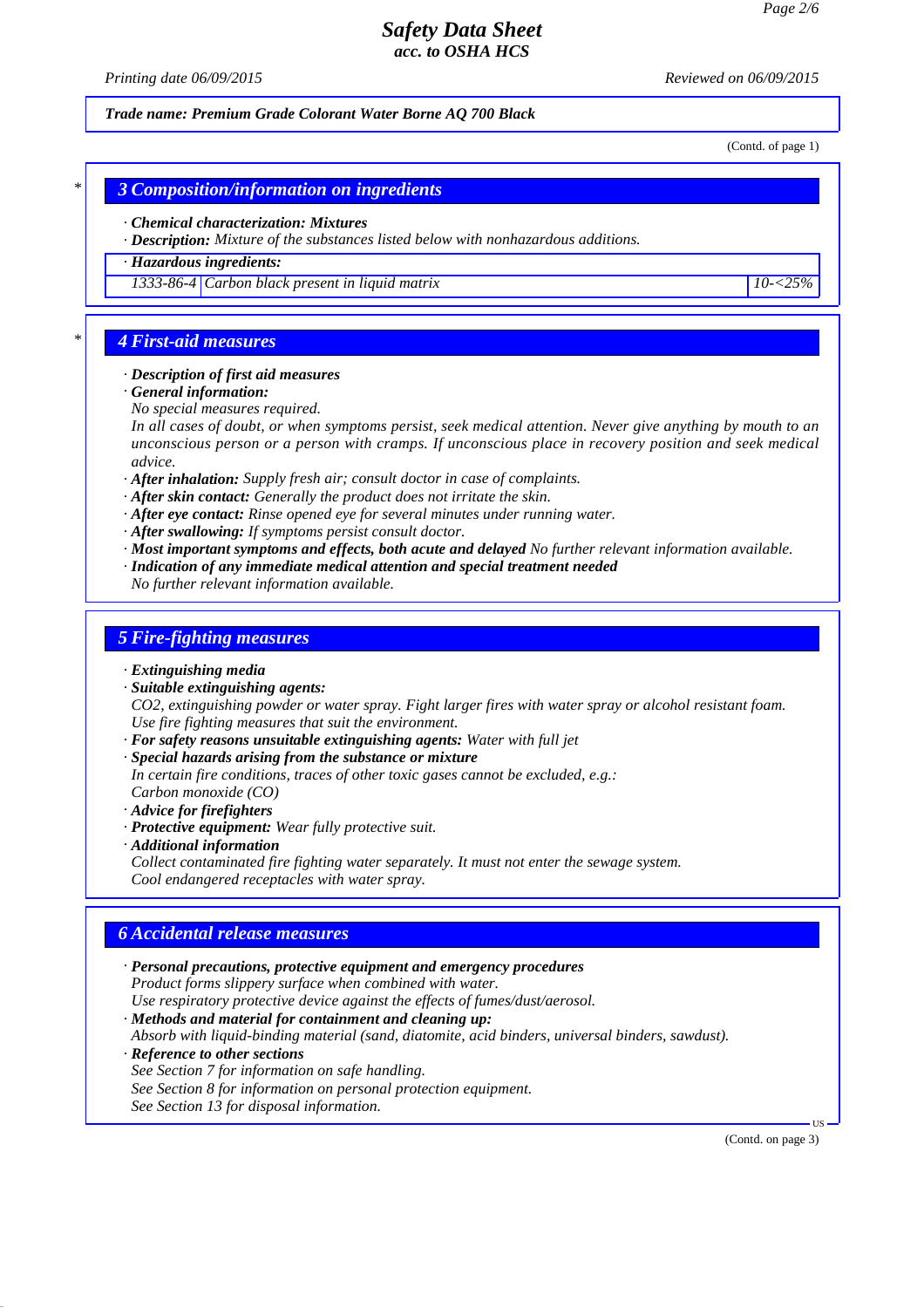*Printing date 06/09/2015 Reviewed on 06/09/2015*

#### *Trade name: Premium Grade Colorant Water Borne AQ 700 Black*

(Contd. of page 2)

### *\* 7 Handling and storage*

#### *· Handling:*

- *· Precautions for safe handling No special measures required.*
- *Use only in well ventilated areas.*

*· Information about protection against explosions and fires: No special measures required.*

*· Conditions for safe storage, including any incompatibilities*

*· Storage:*

- *· Requirements to be met by storerooms and receptacles: Store in a cool location.*
- *· Information about storage in one common storage facility:*
- *Do not store together with oxidizing and acidic materials.*
- *· Further information about storage conditions: Protect from frost. Store in dry conditions.*

# *\* 8 Exposure controls/personal protection*

#### *· Control parameters*

*· Components with limit values that require monitoring at the workplace:*

*The product does not contain any relevant quantities of materials with critical values that have to be monitored at the workplace.*

- *· Exposure controls*
- *· Personal protective equipment:*
- *· General protective and hygienic measures:*
- *The usual precautionary measures for handling chemicals should be followed.*
- *· Protection of hands:*

*Use of nitrile rubber (NBR) gloves or equivalent is recommended. Protective gloves should be inspected before each use to ensure that they are not torn, punctured, or made ineffective in any way. A visual inspection will help detect cuts or tears. Any gloves with impaired protective ability should be discarded and replaced.*

*· Selection and penetration time of glove material:*

*The selection of suitable gloves does not only depend on the material, and their quality varies from manufacturer to manufacturer. As this product is a mixture of several substances, the resistance of the glove material should be checked prior to use. Consult with the manufacturer of the selected gloves on break through time and do not use the selected gloves beyond the break through time.*

*· Eye protection: Use of protective eyewear is recommended.*

| · Information on basic physical and chemical properties<br><b>General Information</b> |                           |  |
|---------------------------------------------------------------------------------------|---------------------------|--|
| $\cdot$ Appearance:                                                                   |                           |  |
| Form:                                                                                 | Liquid                    |  |
| Color:                                                                                | <b>Black</b>              |  |
| $\cdot$ Odor:                                                                         | Characteristic paint odor |  |
| • Odour threshold:                                                                    | Not determined.           |  |
| $\cdot$ pH-value at 20 °C (68 °F):                                                    | 8                         |  |
| $\cdot$ Change in condition                                                           |                           |  |
| Melting point/Melting range:                                                          | Undetermined.             |  |
| <b>Boiling point/Boiling range:</b>                                                   | > 100 °C (> 212 °F)       |  |
| · Flash point:                                                                        | > 100 °C (> 212 °F)       |  |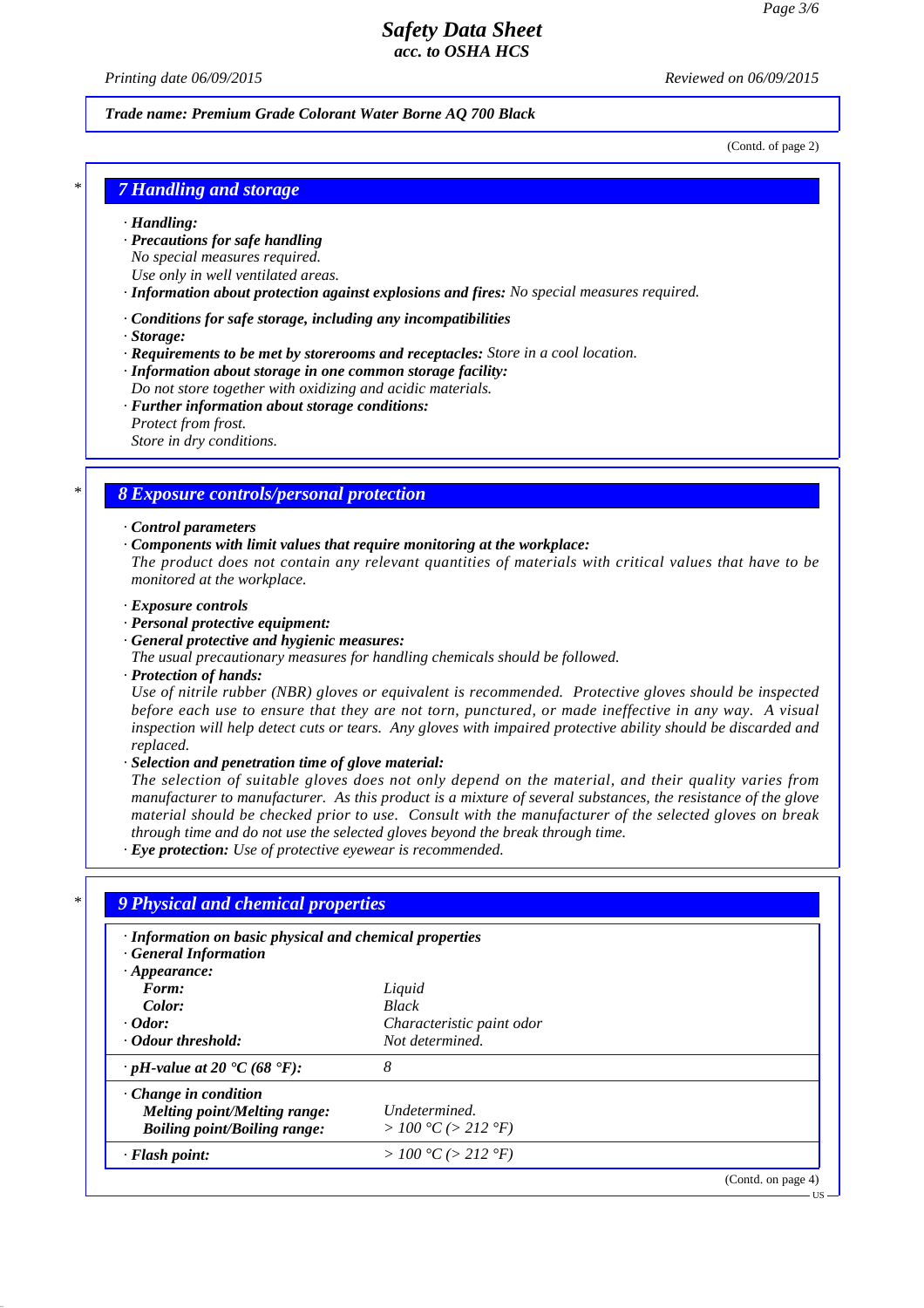*Printing date 06/09/2015 Reviewed on 06/09/2015*

*Trade name: Premium Grade Colorant Water Borne AQ 700 Black*

|                                                              | (Contd. of page 3)                            |
|--------------------------------------------------------------|-----------------------------------------------|
| · Flammability (solid, gaseous):                             | Not applicable.                               |
| · Ignition temperature:                                      |                                               |
| Decomposition temperature:                                   | Not determined.                               |
| $\cdot$ Auto igniting:                                       | Product is not selfigniting.                  |
| · Danger of explosion:                                       | Product does not present an explosion hazard. |
| $\cdot$ Explosion limits:                                    |                                               |
| Lower:                                                       | Not determined.                               |
| <b>Upper:</b>                                                | Not determined.                               |
| $\cdot$ Vapor pressure at 20 $\cdot$ C (68 $\cdot$ F):       | 23 hPa $(17 \, \text{mm Hg})$                 |
| $\cdot$ Density at 20 $\cdot$ C (68 $\cdot$ F):              | 1.12 $g/cm^3$ (9.346 lbs/gal)                 |
| · Relative density                                           | Not determined.                               |
| · Vapour density                                             | Not determined.                               |
| $\cdot$ Evaporation rate                                     | Not determined.                               |
| · Solubility in / Miscibility with                           |                                               |
| Water:                                                       | Fully miscible.                               |
| · Partition coefficient (n-octanol/water): Not determined.   |                                               |
| · Viscosity:                                                 |                                               |
| Dynamic:                                                     | Not determined.                               |
| Kinematic:                                                   | Not determined.                               |
| Viscosity $KU(20 °C/68 °F)$                                  | 98 KU                                         |
| Flow time ISO 6 Cup(23 $\textdegree$ C/73.4 $\textdegree$ F) | >60 s                                         |
| $\cdot$ Other information                                    | No further relevant information available.    |

### *\* 10 Stability and reactivity*

- *· Reactivity Not reactive*
- *· Chemical stability Stable at room temperature*
- *· Thermal decomposition / conditions to be avoided: No decomposition if used according to specifications.*
- *· Possibility of hazardous reactions No dangerous reactions known.*
- *· Conditions to avoid No further relevant information available.*
- *· Incompatible materials: No further relevant information available.*
- *· Hazardous decomposition products: No dangerous decomposition products known.*

### *\* 11 Toxicological information*

- *· Information on toxicological effects*
- *· Acute toxicity:*
- *· Primary irritant effect:*
- *· on the skin: No irritant effect.*
- *· on the eye: No irritating effect.*
- *· Sensitization: No sensitizing effects known.*
- *· Additional toxicological information:*

*The product is not subject to classification according to internally approved calculation methods for preparations:*

*When used and handled according to specifications, the product does not have any harmful effects according to our experience and the information provided to us.*

#### *· Carcinogenic categories*

### *· IARC (International Agency for Research on Cancer)*

*1333-86-4 Carbon black 2B*

(Contd. on page 5)

US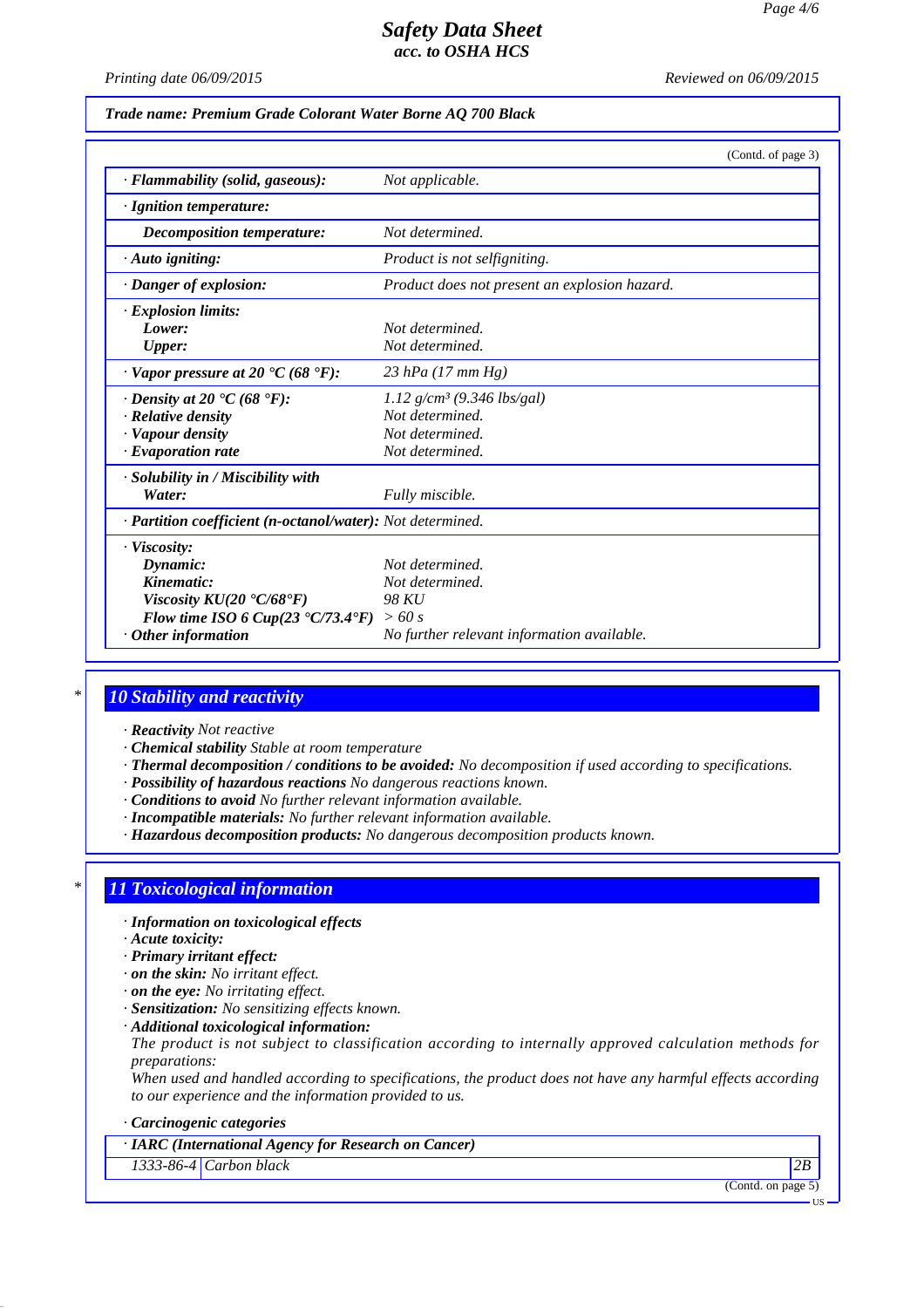*Printing date 06/09/2015 Reviewed on 06/09/2015*

(Contd. of page 4)

**HS** 

*Trade name: Premium Grade Colorant Water Borne AQ 700 Black*

*· NTP (National Toxicology Program)*

*None of the ingredients is listed.*

*· OSHA-Ca (Occupational Safety & Health Administration)*

*None of the ingredients is listed.*

### *\* 12 Ecological information*

*No information available.*

### *\* 13 Disposal considerations*

*Dispose of in accordance with local, state, and national regulations.*

| <b>14 Transport information</b>                                                     |                 |
|-------------------------------------------------------------------------------------|-----------------|
| $\cdot$ UN-Number<br>· DOT, ADN, IMDG, IATA                                         | not regulated   |
| $\cdot$ UN proper shipping name<br>· DOT, ADN, IMDG, IATA                           | not regulated   |
| · Transport hazard class(es)                                                        |                 |
| · DOT, ADN, IMDG, IATA<br>· Class                                                   | not regulated   |
| · Packing group<br>· DOT, IMDG, IATA                                                | not regulated   |
| · Environmental hazards:<br>$\cdot$ Marine pollutant:                               | $N_{O}$         |
| · Special precautions for user                                                      | Not applicable. |
| · Transport in bulk according to Annex II of<br><b>MARPOL73/78 and the IBC Code</b> | Not applicable. |

### *\* 15 Regulatory information*

*· Safety, health and environmental regulations/legislation specific for the substance or mixture · Sara*

*· Section 355 (extremely hazardous substances):*

*None of the ingredients is listed.*

*· Section 313 (Specific toxic chemical listings):*

*None of the ingredients is listed.*

*· TSCA (Toxic Substances Control Act):*

*All ingredients are listed.*

*· Proposition 65*

*· Chemicals known to cause cancer:*

*1333-86-4 Carbon black*

### *\* 16 Other information*

*This information describes exclusively the safety requirements of the mentioned product and is based on our present knowledge. The information is intended to give you advice about safe handling during i.e. storage,* (Contd. on page 6)